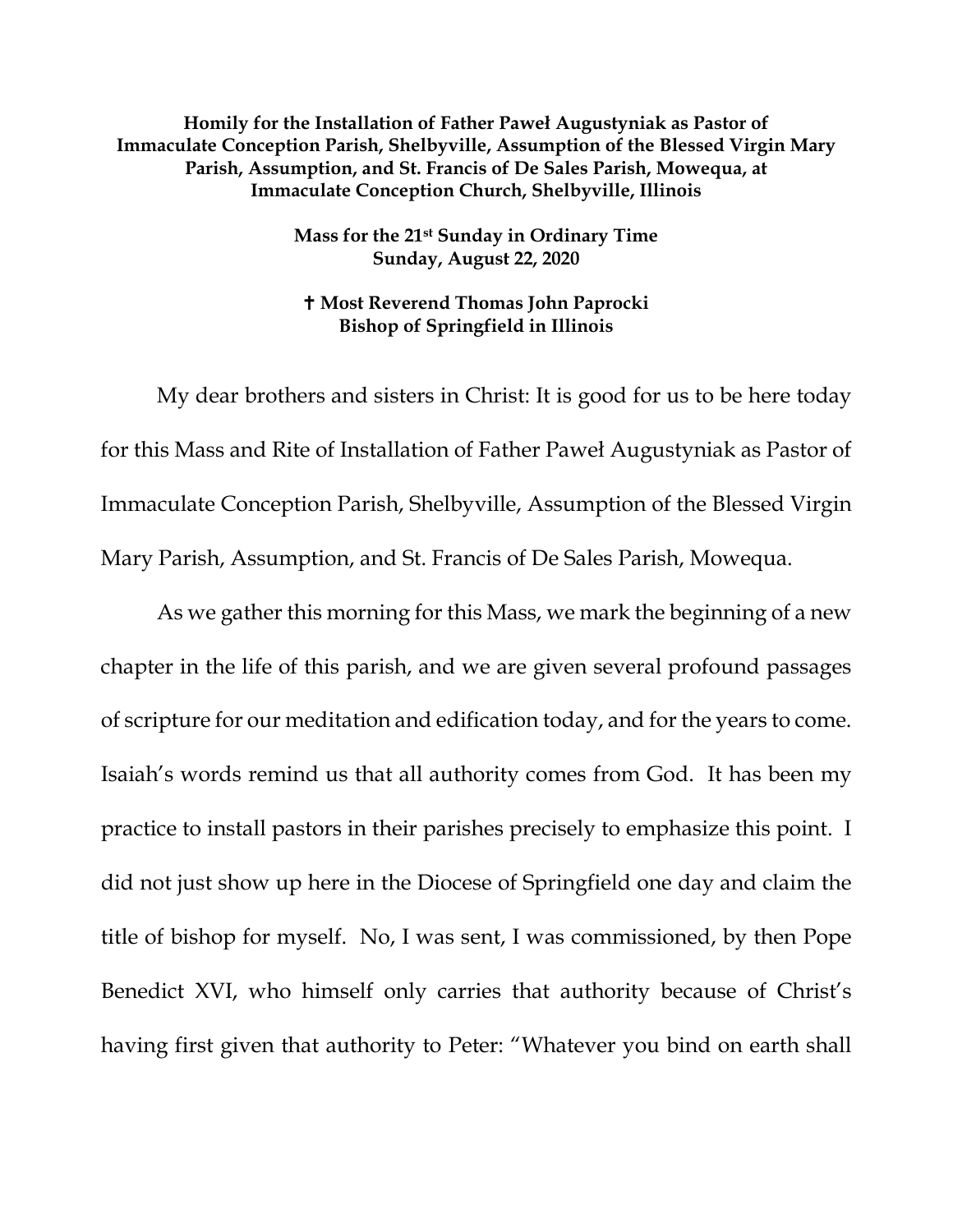be bound in heaven; and whatever you loose on earth shall be loosed in heaven."[1](#page-6-0)

In a similar way, a priest is *sent* and *entrusted* with the pastoral responsibilities of a parish by his bishop, and it is during the rite of installation that we celebrate here this morning that this handing over of the "keys of the kingdom" (albeit only a small part of Christ's Kingdom) takes place.

For all of us here today, Christ's giving over His own authority to Peter challenges all of us to renew in our own lives our obedience to Christ. First of all, this means obedience and respect for the Pope, who is the Vicar of Christ in the Universal Church throughout the world, and your Bishop, who is the Vicar of Christ in the diocese.[2](#page-6-1) That is why we pray for the Pope and the Diocesan Bishop by name in every Mass. We should also pray for all those who work in the Church and are united to our Holy Father. I ask humbly for your prayers, for myself, and for your new pastor, that both of us may remain faithful to the responsibilities that have been given to us.

A second part of this obedience, though, sinks even more deeply into our lives: Jesus' gift of authority to Peter only comes after his profession of faith in Jesus as "the Christ, the Son of the Living God." All of us here should ask ourselves if we could make the same profession, with *everything* that it entails.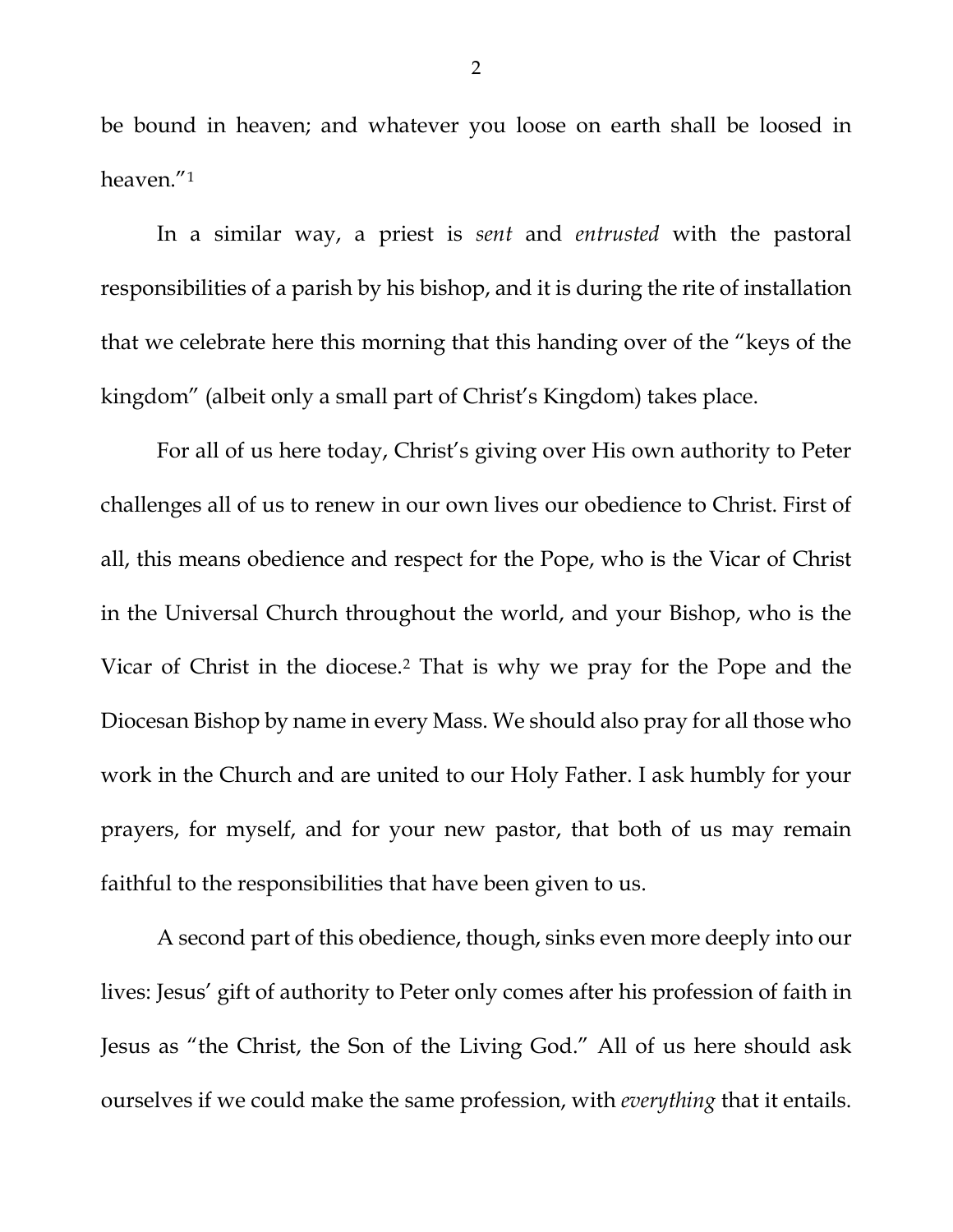To be the "Christ" and "Son of the Living God," can only mean that Jesus has to be "in charge" of every aspect of our lives.

Today all of us, with your new pastor, will recite the Creed, professing individually and together our common faith in Christ. I ask your new pastor therefore to take on the responsibilities of this parish with the heart of Christ, but I ask all of us here today to do the same in whatever responsibilities Christ has entrusted to our care. May we all carry them according to the truths that Christ teaches! May our hearts be opened ever more to give our full surrender to Christ in all the facets of our life.

With that prayer on our hearts, we also thank the Lord that today he gives all of you a new pastor! Father Paweł Augustyniak was born in Poland on December 4, 1975 and was ordained a priest for the Diocese of Radom on May 26, 2007. After studying canon law, he came to our diocese to work in our Diocesan Tribunal in 2017, while serving as Parochial Vicar at St. Agnes Parish in Springfield. For the past year, Father Paweł has served as Parochial Administrator of your parishes and now he is ready to serve as your Pastor.

Your new pastor is well-qualified for his new task, but I take this opportunity to offer him anew Christ's own trust and confidence, and that constant reminder to continue to place his trust back in Christ's hands.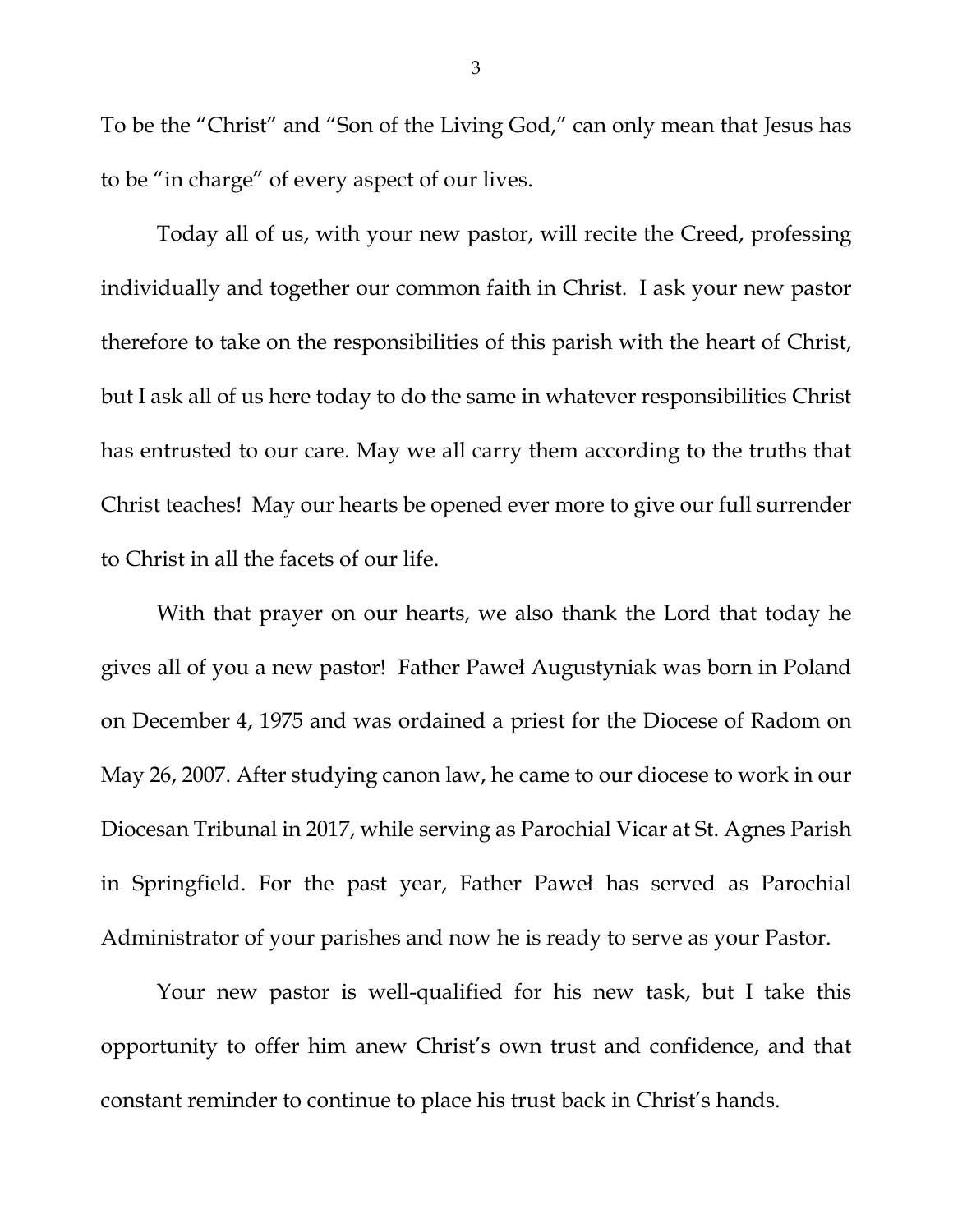I also wish to express my deep appreciation to Father Marianna Sathuluri for his dedicated ministry as your Parochial Administrator from 2016 to 2019. Our prayers and thanks go with him in his future endeavors.

Father Augustyniak will serve you as pastor as we continue forward into this Third Millennium of Christianity, so I think it is fitting to call to mind a theme suggested by our late Holy Father, the Great Pope Saint John Paul II, in his Apostolic Letter, *Novo Millennio Ineunte*, "On Entering the New Millennium," which I quote as follows (nos. 30-31): "First of all, I have no hesitation in saying that all pastoral initiatives must be set in relation to holiness."

We grow in holiness by following Jesus as His disciples. Closely related to the notion of discipleship is the concept of stewardship. In the First Letter of St. Peter, he writes of stewardship in these words: "As each one has received a gift, use it to serve one another as good stewards of God's varied grace."[3](#page-6-2) The prophet Micah put different words on this same truth: holiness is "to do justice … love kindness … and walk humbly with your God".

In the Fall of 2015, I published my second pastoral letter, entitled, *Ars Crescendi in Dei Gratia*, Latin for "The Art of Growing in God's Grace." In it, I wrote, "The art of growing in God's grace is the key to growth in the Church.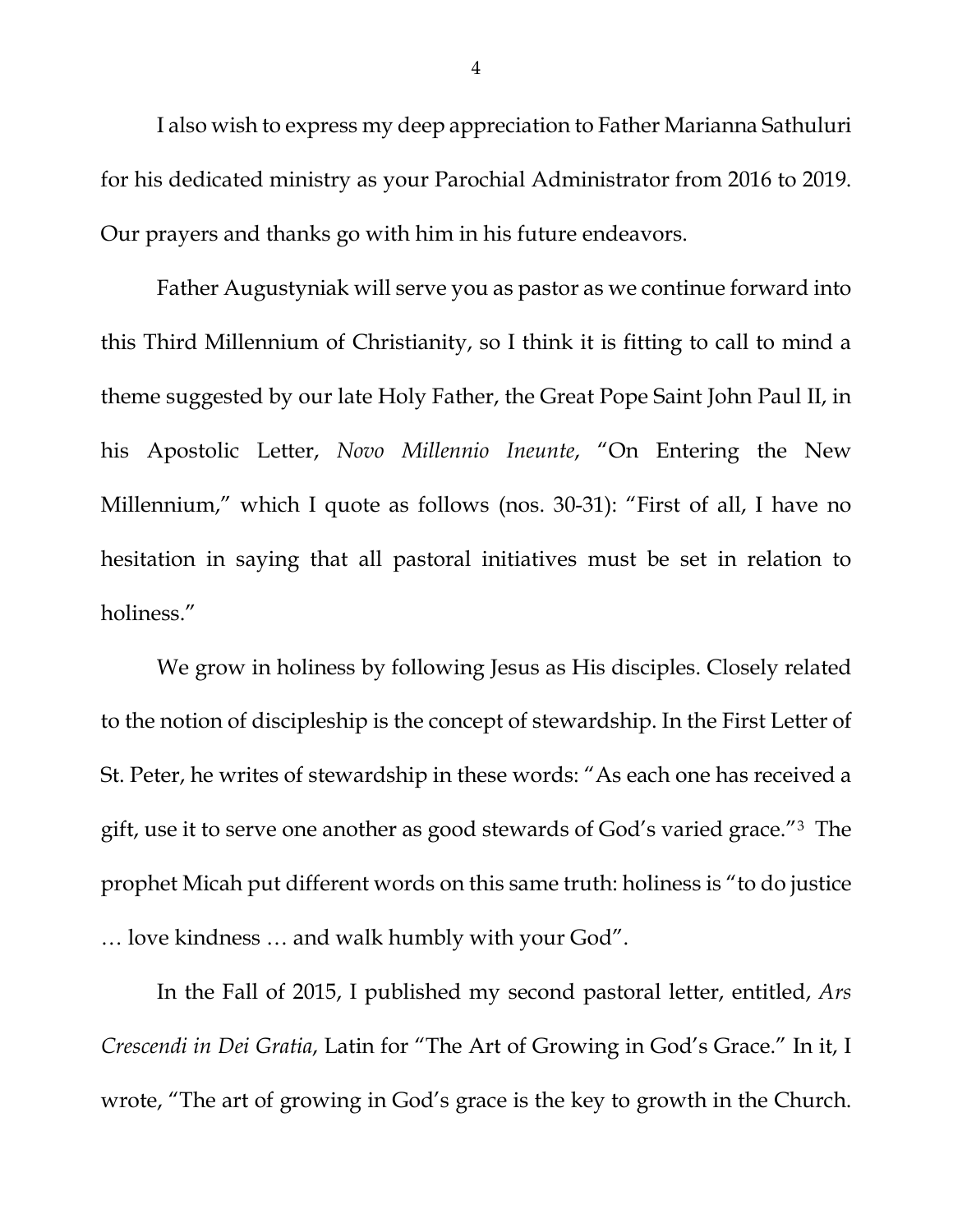Building a culture of growth in the Church starts with inviting people to experience the love of Jesus Christ."

In 2017 we concluded our Fourth Diocesan Synod, in which we focused on discipleship and stewardship. In addition to the clergy and consecrated religious who participated, delegates from each of our 129 parishes in this Diocese voted overwhelmingly to adopt a dozen declarations intended to set the direction and tone for the pastoral ministry of this local Church for the next several years.

The first of these declarations proclaims a new mission statement for all of us as members of this Diocese: "The mission of the Roman Catholic Diocese of Springfield in Illinois is to build a fervent community of intentional and dedicated missionary disciples of the Risen Lord and steadfast stewards of God's creation who seek to become saints. Accordingly, the community of Catholic faithful in this diocese is committed to the discipleship and stewardship way of life as commanded by Christ Our Savior and as revealed by Sacred Scripture and Tradition."

To further this mission, the Diocese of Springfield in Illinois is committed to implementing the Four Pillars of Discipleship and Stewardship, namely, **hospitality, prayer, formation,** and **service**. In other words, we will **invite**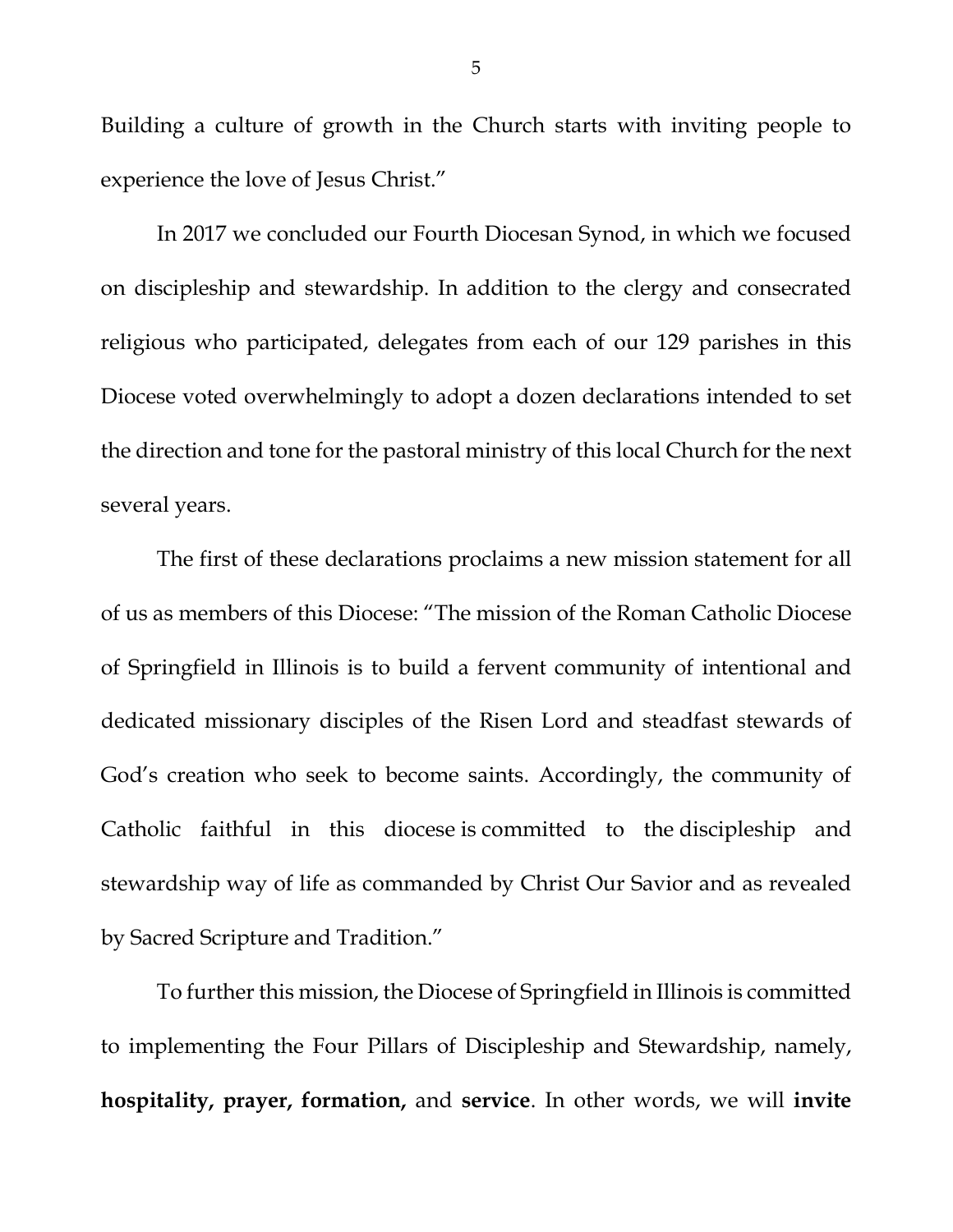people proactively to join us in prayer, especially Sunday Mass; we will **provide** well-prepared celebrations of the sacraments and other occasions for **prayer** as signs of hope and paths of grace to heaven; we will **study** the Bible and **learn** more about Jesus and our Catholic faith; and we will **serve** each other, especially those in need, by practicing charity and justice.

Jesus asks each of us the same question He asked His disciples: "Who do you say that I am?" May we answer as Peter did: "You are the Christ, the Son of the Living God." The Lord is inviting us to embrace more fully our call to discipleship out of which necessarily follows a life of stewardship[.4](#page-6-3)

Stewardship recognizes that everything we have comes from God. Stewardship from God's perspective is that He has given us gifts to be used not just selfishly for ourselves, but to be shared with others. Becoming a disciple means making an intentional decision to accept the Lord's call to follow Him and live the discipleship and stewardship way of life.

Your parishes have already begun to take steps to implement the goals of our Diocesan Synod. A key group that is essential to this plan for growth is the priests of our diocese, especially our pastors. But they cannot do this alone. They need the help and cooperation of all parishioners. To be able to put into

6